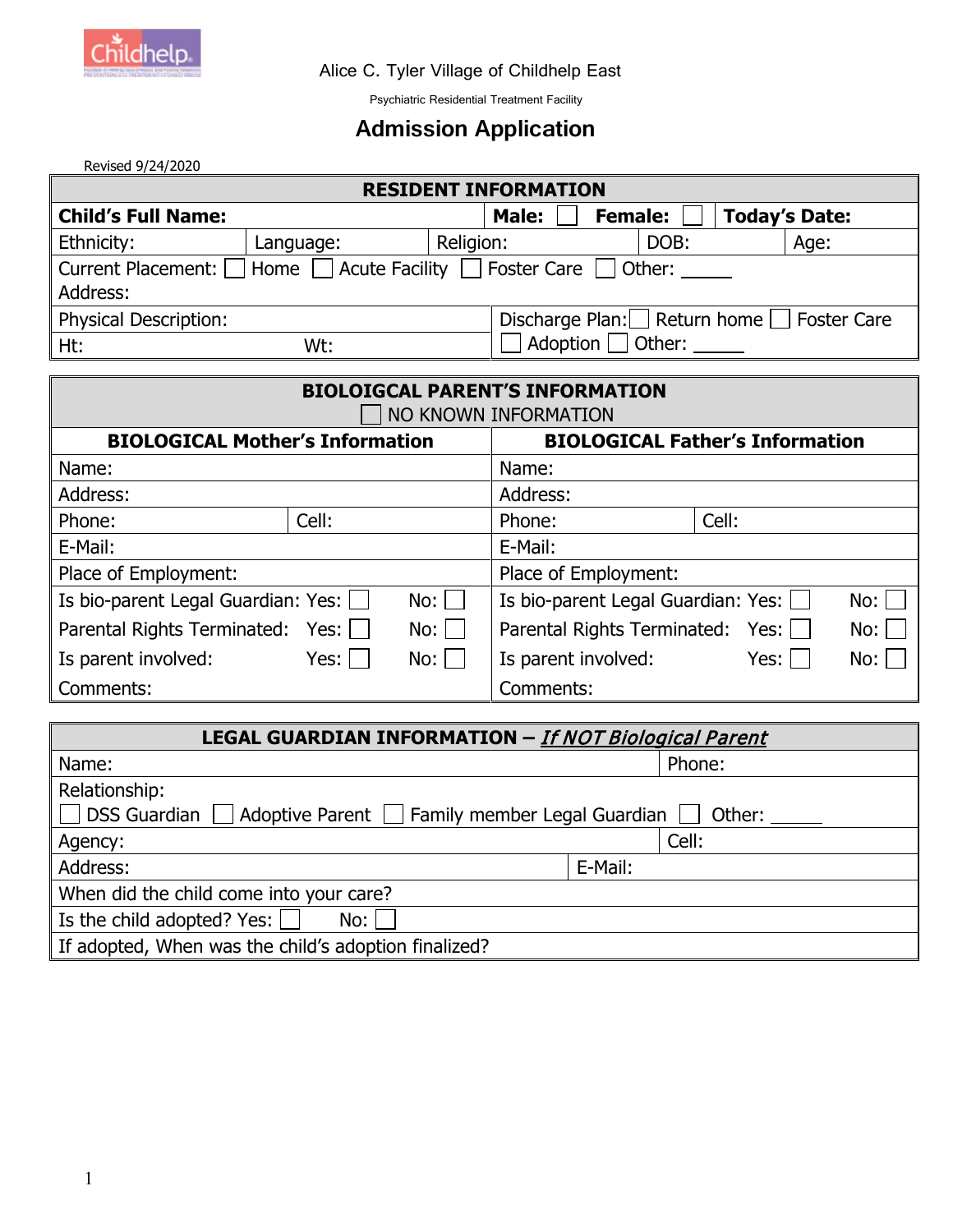Psychiatric Residential Treatment Facility

## **Admission Application**

| <b>REFERRAL SOURCE INFORMATION</b>                    |                       |               |         |  |  |
|-------------------------------------------------------|-----------------------|---------------|---------|--|--|
| Referral Source:     School                           | Parent/Legal Guardian | Agency/County | Other:  |  |  |
| County of Referral:                                   |                       |               |         |  |  |
| Agency of Referral Source:                            |                       |               |         |  |  |
| Name and Title (Case Manager, ICC Coordinator, etc.): |                       |               |         |  |  |
| Address:                                              |                       |               |         |  |  |
| Phone:                                                | Cell:                 | Fax:          | E-Mail: |  |  |

| <b>INSURANCE &amp; FUNDING</b>                                                                                                                                         |                                           |      |          |                  |                    |         |                       |  |
|------------------------------------------------------------------------------------------------------------------------------------------------------------------------|-------------------------------------------|------|----------|------------------|--------------------|---------|-----------------------|--|
| Childhelp will not be responsible for payment of medication costs,<br>or any medical appointments/procedures that are not covered by<br>Medicaid or private insurance. |                                           |      |          |                  |                    |         |                       |  |
| <b>IDENTIFY RESPONSIBLE PARTY for Co-Pays &amp; unpaid Medical Bills:</b>                                                                                              |                                           |      |          |                  |                    |         |                       |  |
| Medicaid:                                                                                                                                                              | Title-IV-E:                               | CSA: |          | Adoption<br>HMO: |                    | Private | Tricare:              |  |
|                                                                                                                                                                        |                                           |      | Subsidy: |                  |                    |         | Insurance:            |  |
| Medicaid Insurance #:                                                                                                                                                  |                                           |      |          |                  | Social Security #: |         |                       |  |
|                                                                                                                                                                        | Tricare Phone #:<br>Tricare Insurance ID: |      |          |                  |                    |         |                       |  |
| Private Insurance Member #:<br>Private Insurance Company:                                                                                                              |                                           |      |          |                  |                    |         |                       |  |
|                                                                                                                                                                        | Private Insurance Member's Name:          |      |          | DOB:             |                    |         | Private Ins. Phone #: |  |

| <b>FOR VIRGINIA REFERRALS</b>                                    |                                                            |      |  |  |  |
|------------------------------------------------------------------|------------------------------------------------------------|------|--|--|--|
| I agree to participate in the IACCT Process                      |                                                            |      |  |  |  |
| <b>Signature</b>                                                 | <b>Date</b>                                                |      |  |  |  |
| <b>IACCT assessment:</b><br>Started   Completed recommending RTF |                                                            |      |  |  |  |
|                                                                  | Placing Agency/County that is Funding Placement/Education: |      |  |  |  |
| Address:                                                         | Phone:                                                     | Fax: |  |  |  |
| <b>CSA Coordinator:</b>                                          | E-Mail:                                                    |      |  |  |  |

| <b>OTHER INVOLVEMENT</b> (Step-Parent, Foster Parent, GAL, CASA Worker, etc.) |        |  |  |  |
|-------------------------------------------------------------------------------|--------|--|--|--|
| Name/Relationship:                                                            | Phone: |  |  |  |
| Address:                                                                      | Fax:   |  |  |  |
| Name/Relationship:                                                            | Phone: |  |  |  |
| Address:                                                                      | Fax:   |  |  |  |

## **MENTAL HEALTH INFORMATION**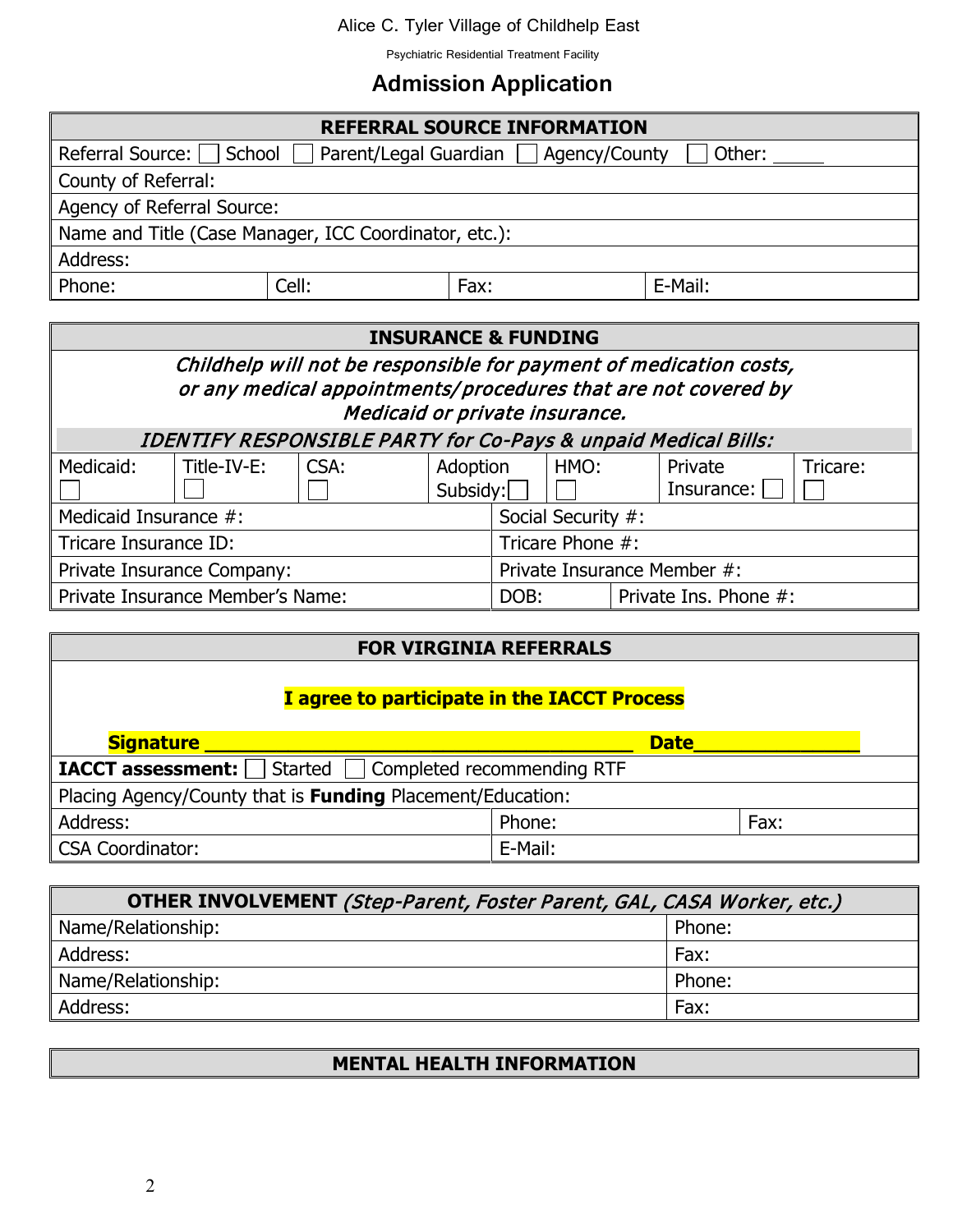Psychiatric Residential Treatment Facility

## **Admission Application**

| Reason for Referral: Long Term Placement<br>Assessment and Diagnostic |                                   |           |         |       |  |
|-----------------------------------------------------------------------|-----------------------------------|-----------|---------|-------|--|
| Physical    <br>Abuse History:                                        | Sexual                            | Emotional | Neglect | rauma |  |
|                                                                       | Comments regarding abuse history: |           |         |       |  |
| <b>Current Mental Health Diagnosis:</b>                               |                                   |           |         |       |  |
| <b>Clinical Assessments Requested:</b>                                |                                   |           |         |       |  |

| <b>EDUCATIONAL INFORMATION</b>            |                                                        |        |      |  |  |  |
|-------------------------------------------|--------------------------------------------------------|--------|------|--|--|--|
| Current Grade:                            | IEP: Yes<br>Local Ed. Agency (LEA):<br>No              |        |      |  |  |  |
| FSIQ:<br>Never Tested)                    | Child is $(\Box)$<br>above) grade level<br>below<br>on |        |      |  |  |  |
|                                           | Related Services (OT, Speech, etc.,):                  |        |      |  |  |  |
| Current School:<br><b>Contact Person:</b> |                                                        |        |      |  |  |  |
| Address:                                  |                                                        | Phone: | Fax: |  |  |  |

| <b>CHILD and FAMILY INFORMATION</b>                                                                                |                                       |        |  |  |  |
|--------------------------------------------------------------------------------------------------------------------|---------------------------------------|--------|--|--|--|
| Legal Involvement: Yes $\Box$ No: $\Box$                                                                           | Child<br>If "yes", explain:<br>Parent |        |  |  |  |
| Probation/Parole Officer:                                                                                          | Address:                              | Phone: |  |  |  |
| Protective Order in Place: Yes<br>$No:$ $\vert \ \vert$                                                            | If "yes", explain:                    |        |  |  |  |
| Is there Restrictive Contact: Yes $\Box$ No: $\Box$<br>If "yes", explain:                                          |                                       |        |  |  |  |
| Does family have reliable transportation to attend Therapy/Treatment/Meetings: Yes $\Box$<br>$No:$ $\vert$ $\vert$ |                                       |        |  |  |  |

| <b>HEALTH and NUTRITION INFORMATION</b>              |                                                                                                        |              |  |  |  |
|------------------------------------------------------|--------------------------------------------------------------------------------------------------------|--------------|--|--|--|
|                                                      | <b>Childhelp reserves the right to</b>                                                                 |              |  |  |  |
|                                                      | not admit a child who presents with a communicable disease at the time of admission,                   |              |  |  |  |
|                                                      | unless our Medical Director certifies that our facility is capable of                                  |              |  |  |  |
|                                                      | providing care to the child, without jeopardizing residents and staff.                                 |              |  |  |  |
|                                                      | Please advise the Admissions Department of any Communicable Disease -                                  |              |  |  |  |
|                                                      | (i.e., Flu, Strep, MRSA, Lice, HIV, Hep A, B, or C, etc.) that your child may have prior to admission. |              |  |  |  |
| <b>Current Immunizations:</b>                        | <b>Orthodontic Braces:</b>                                                                             | Eye Glasses: |  |  |  |
| No:<br>Yes l                                         | No: I<br>Yes l                                                                                         | Yes l<br>No: |  |  |  |
| Diagnosed Allergies-including drug/food intolerance: |                                                                                                        |              |  |  |  |
| Diagnosed Medical issues:                            |                                                                                                        |              |  |  |  |
| Any noted Nutritional Problems:                      |                                                                                                        |              |  |  |  |
| Doctor ordered Therapeutic Diet: Yes<br>No:          |                                                                                                        |              |  |  |  |
|                                                      |                                                                                                        |              |  |  |  |

#### **CURRENT PHYSICIAN INFORMATION**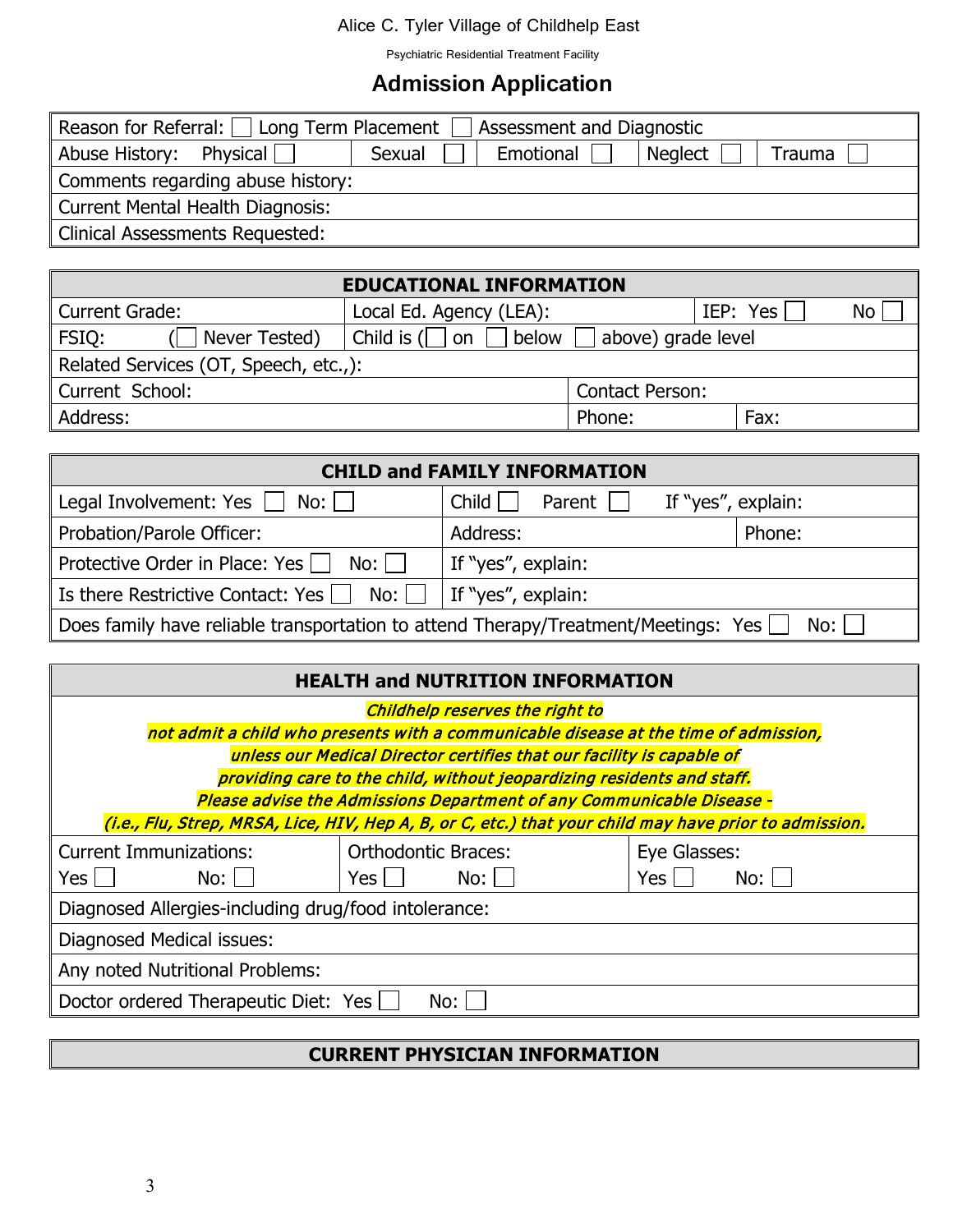Psychiatric Residential Treatment Facility

## **Admission Application**

| Primary Care Physician Name:  | Phone:     | Fax: |  |
|-------------------------------|------------|------|--|
| Address:                      | Last Appt: |      |  |
|                               |            |      |  |
| <b>Psychiatrist Name:</b>     | Phone:     | Fax: |  |
| Address:                      | Last Appt: |      |  |
|                               |            |      |  |
| Dentist Name:                 | Phone:     | Fax: |  |
| Address:                      | Last Appt: |      |  |
|                               |            |      |  |
| <b>Other Specialist Name:</b> | Phone:     | Fax: |  |
| Address:                      | Last Appt: |      |  |

| <b>DEVELOPMENTAL HISTORY</b><br>NO KNOWN INFORMATION |                                   |  |  |
|------------------------------------------------------|-----------------------------------|--|--|
| Child born at<br>months                              | Child toilet trained at<br>months |  |  |
| Normal delivery: Yes<br>No:                          | If "no", explain:                 |  |  |
| Complications at birth: Yes $\Box$<br>No: I          | If "yes", explain:                |  |  |
| Concerns with Gross Motor Skills: Yes<br>No:         | If "yes", explain:                |  |  |
| Concerns with Fine Motor Skills:<br>No: I<br>Yes l   | If "yes", explain:                |  |  |
| Concerns with Speech Development: Yes<br>No:         | If "yes", explain:                |  |  |

| <b>OTHER INFORMATION</b>                                 |                                              |  |  |  |
|----------------------------------------------------------|----------------------------------------------|--|--|--|
| Likes:                                                   | Dislikes:                                    |  |  |  |
| Strengths:                                               |                                              |  |  |  |
| Indicators of success at Home/Other placements:          |                                              |  |  |  |
| History of Unsubstantiated Claims: Yes $\Box$ No: $\Box$ | If "yes", explain:                           |  |  |  |
| History of Substance use: Yes<br>l No:l                  | <b>Child</b><br>If "yes", explain:<br>Parent |  |  |  |

#### **SIGNIFICANT BEHAVIOR INFORMATION**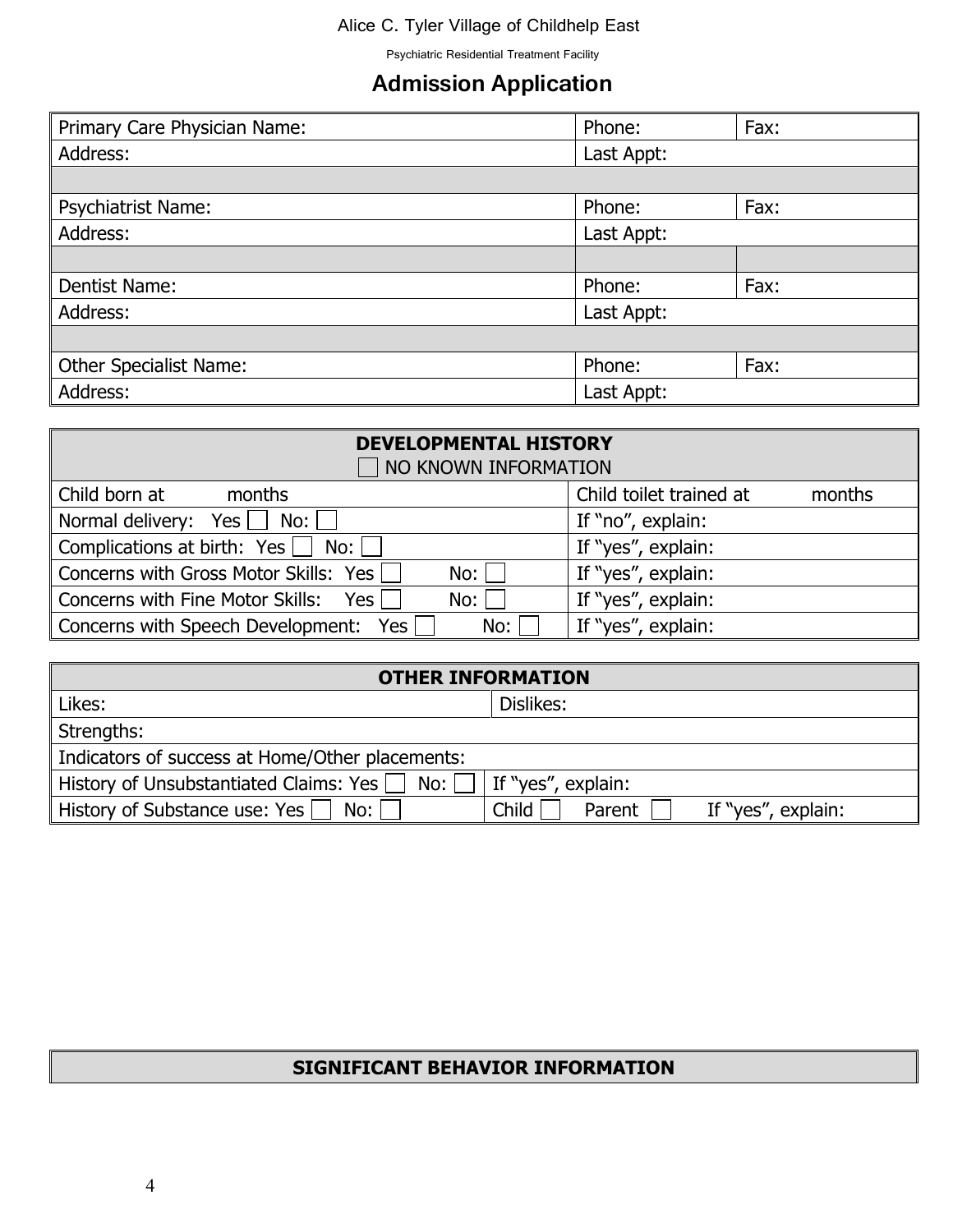Psychiatric Residential Treatment Facility

## **Admission Application**

| Place an X next to behaviors that are occurring<br>Indicate frequency with "Daily", 4-5 days/wk, 1-2 days/wk, etc. |  |                  |                                       |                  |
|--------------------------------------------------------------------------------------------------------------------|--|------------------|---------------------------------------|------------------|
| <b>BEHAVIOR</b>                                                                                                    |  | <b>FREQUENCY</b> | <b>BEHAVIOR</b>                       | <b>FREQUENCY</b> |
| Sexually Inappropriate                                                                                             |  |                  | Poor Hygiene                          |                  |
| <b>Homicidal Ideation</b>                                                                                          |  |                  | <b>Fire Setting</b>                   |                  |
| Suicidal Ideation                                                                                                  |  |                  | Self-Harming Behaviors                |                  |
| <b>Temper Outbursts</b>                                                                                            |  |                  | <b>Animal Cruelty</b>                 |                  |
| Physical Aggression                                                                                                |  |                  | Lying                                 |                  |
| Verbal Aggression                                                                                                  |  |                  | <b>Property Destruction</b>           |                  |
| <b>Stealing</b>                                                                                                    |  |                  | <b>Runs Away</b>                      |                  |
| <b>Enuresis</b>                                                                                                    |  |                  | <b>Wanders at Night</b>               |                  |
| Encopresis                                                                                                         |  |                  | Depressed/Anxious Symptoms            |                  |
| Nightmares                                                                                                         |  |                  | <b>Oppositional Defiant Behaviors</b> |                  |

| <b>PAST PLACEMENTS (Provide for up to the last year)</b> |                                                                                              |                         |                                                                     |
|----------------------------------------------------------|----------------------------------------------------------------------------------------------|-------------------------|---------------------------------------------------------------------|
| Name of<br><b>Placement</b>                              | <b>Type of Service/Placement</b><br>(i.e. Acute Hospital, Foster care,<br>Residential, etc.) | <b>Dates of Service</b> | <b>Reason for</b><br>(mm/dd/yy – mm/dd/yy) <b>Removal/Discharge</b> |
|                                                          |                                                                                              |                         |                                                                     |
|                                                          |                                                                                              |                         |                                                                     |
|                                                          |                                                                                              |                         |                                                                     |
|                                                          |                                                                                              |                         |                                                                     |
|                                                          |                                                                                              |                         |                                                                     |
|                                                          |                                                                                              |                         |                                                                     |

| <b>PAST SERVICES (Provide for up to the last year)</b> |                                                                                                 |                                                    |                                       |
|--------------------------------------------------------|-------------------------------------------------------------------------------------------------|----------------------------------------------------|---------------------------------------|
| <b>Name of Agency</b>                                  | <b>Type of Service</b><br>(i.e. Psychiatric, Outpatient, Family<br>Therapy, Play Therapy, etc.) | <b>Dates of Service</b><br>$(mm/dd/yy - mm/dd/yy)$ | <b>Reason for</b><br><b>Discharge</b> |
|                                                        |                                                                                                 |                                                    |                                       |
|                                                        |                                                                                                 |                                                    |                                       |
|                                                        |                                                                                                 |                                                    |                                       |
|                                                        |                                                                                                 |                                                    |                                       |
|                                                        |                                                                                                 |                                                    |                                       |
|                                                        |                                                                                                 |                                                    |                                       |

### **MEDICATION RECONCILIATION FORM**